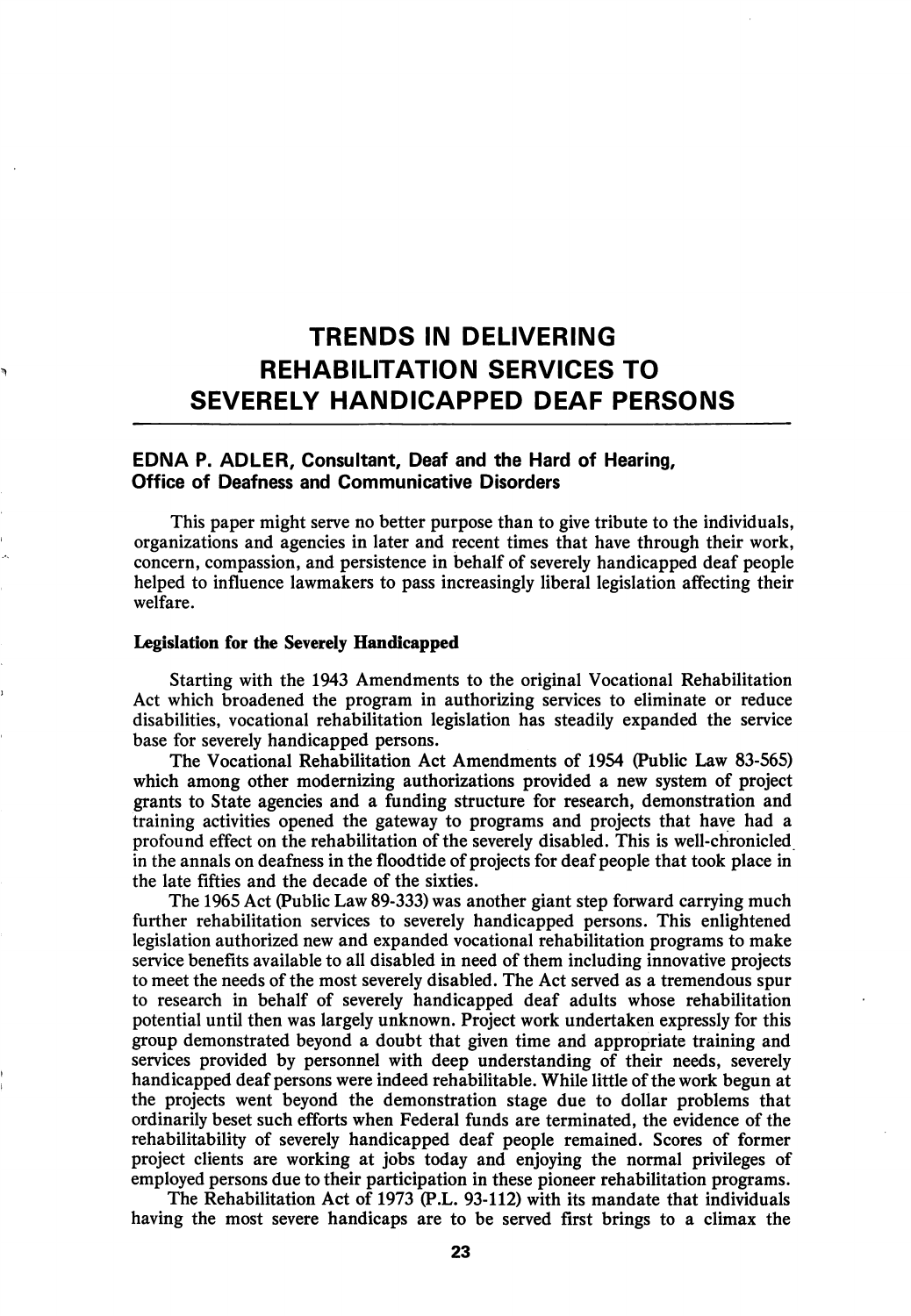acknowledgment expressed in progressively liberal terms in earlier rehabilitation legislation that our country has an obligation to provide to its most handicapped citizens equal opportunity in fact, not just in label.

The passage of the 1973 Act which in addition to its overall emphasis on service to the most severely disabled provides authorization for the establishment of rehabilitation projects for the handicapped, especially for those with the most severe handicaps, including the deaf, whose maximum vocational potential has not been reached, must give much satisfaction to those who pioneered in the early work with severely handicapped deaf people. The enactment of this legislation gives new hope to parents despairing of ever seeing their grown severely handicapped deaf children achieving their potential. The thousands of severely handicapped deaf individuals who have not yet been reached by rehabilitation but are in desperate need of services will swell the ranks of the many now standing by.

Rehabilitation counselors continually faced with the perplexing problem of serving severely handicapped deaf people for whom no appropriate facilities exist should in the years ahead see gradual easement in their large inactive caseloads. This hope of the parents, this acceptance for vocational rehabilitation services of thousands, who have been ignored, this reduction in counselor frustration are products of the New Act. They are not in themselves the significant social advances that the Congress intends. Such come only from the actual implementation of the law. A law is not really much until it is exploited, fully developed in every possible way and that will not happen in a vacuum. It is you people in PRWAD who must eliminate that vacuum by demanding and securing the necessary action to mount appropriate service programs that the Act authorizes.

# The Role of the PRWAD

In accepting the challenge in the Act through dedication of its fifth biennial conference to the severely handicapped, the PRWAD has assumed the goals and the spirit that has carried work with severely handicapped deaf people thus far. The task it has set for itself in laying the groundwork for action to improve the lives of the se verely handicapped deaf people of this country is yet another indication of its continuing commitment to the principles on which the organization was founded. The important work that will ensue from this conference which has brought together disciplinarians from many fields will form the bridgehead needed to attack the con suming problem of providing to severely handicapped deaf people whose maximum vocational potential has not been reached the type of services they need.

#### The Early Foundations

In reviewing the early literature on vocational rehabilitation of deaf people it is interesting to note among the broad statements addressed to the needs and problems of deaf people in general, remarks directed to the urgency for attention to the most severely handicapped.

At the Institute on Personal, Social and Vocational Adjustment to Total Deafness held at the New York School for the Deaf in White Plains in 1957, Powrie Vaux Doctor and Boyce R. Williams brought sharp focus on the plight of severely handicapped deaf people. At this historic institute which marked the first formal gathering of professionals and deaf consumers to discuss the vocational rehabilitation of deaf people. Doctor (1) expressed these growing feelings:

"We have been oriented in the past, with a few exceptions, to thinking of people as being deaf, or as being blind, or as being crippled, but in this modern twentieth century we must adjust our thinking and our acceptance to include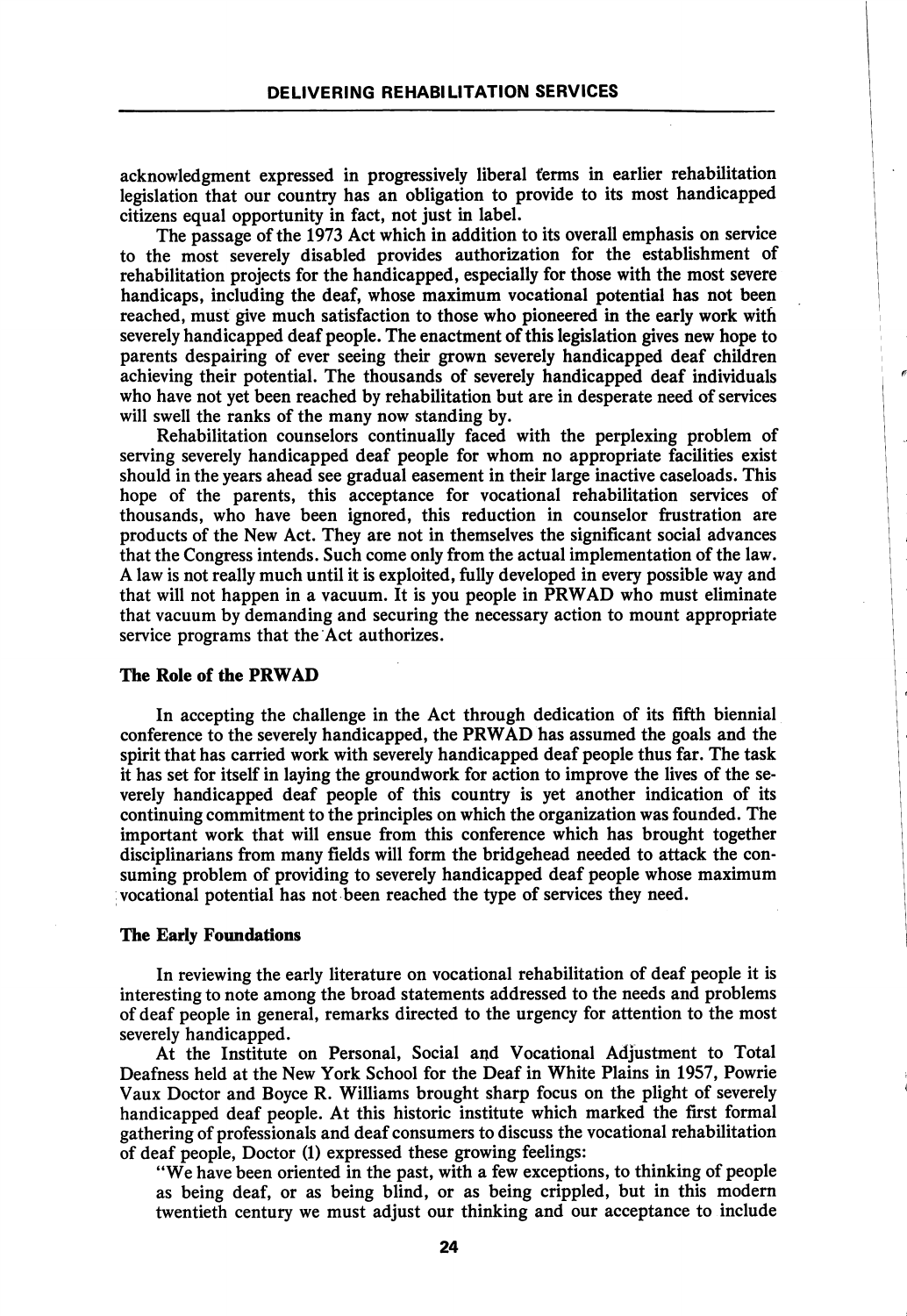individuals who are both deaf and blind, deaf and aphasic, blind and crippled, and even those who suffer not only from a physical handicap, but also from a mental handicap and for this group we need not only schooling, rehabilitation, and social service but a genuine acceptance of them into our present day scheme of life." (p. 409)

In the twenty-seven years that have passed since these words, we have gone a very long way in formulating concepts about the severely handicapped. Would it be that we could say as much about meeting the obvious needs.

In delineating the problems of deafness complicated by other handicaps Doctor made this observation:

.. it is difficult to make a person realize that deafness may also mean a weak ness in language and in reading, and it may also mean emotional and social handicaps. When communication breaks down between a mature deaf person and his environment, handicaps may occur worse than deafness." (p. 410).

In 1974 we continue to be confronted with this difficulty which has become even greater as the world has become more commmunicative leaving far behind deaf people with poor communication skills and other problems interfering with their rehabilitation. In considering the impact of the hundreds of sign language classes conducted over the country in the last few years, there is the comforting realization that severely communicatively handicapped deaf persons are among the most benefited by these classes in their acute need for a communicative environment.

At the White Plains Institute, Boyce Williams (2) in discussing rehabilitation personnel shortages stressed the need for trained personnel to work with severely handicapped deaf persons:

"These are the people whom we must have to provide the wide selection of services that our marginal and sub-marginal deaf people need if they are to attain the capacity for independence necessary to sustained competitive employ ment. We do not currently have people like this except such teachers as might qualify and be available. . . The critical aspects of the dearth of this personnel resource is clearer if we take a look at the kinds of service that they will provide. It will be patterned to the given individual's needs. They may teach him some of the three R's, enough language, writing, reading and arithmetic to achieve a reasonable degree of independence in the community. With another person they may strive to improve personal appearance, personal hygiene, and performance in interrelationships. Such persons will give the necessary sustained supportive work to emotionally involved deaf persons who cannot otherwise cope with environmental demands. Perhaps it is proper to think of a worker of this kind as being almost as important in rehabilitation of the deaf as the counselor him self, especially in reference to the marginal deaf." (p. 296).

In his speech at the 1957 institute, Williams outlined the type of facility that he envisioned was needed by workers serving the marginal and submarginal deaf.

"It is apparent that these highly specialized workers must have a place in which to extend their services to the severely handicapped deaf people who need them and that such a place should probably be a residential institution. In our early thinking on this problem we have labeled this proposed unit a personal adjust ment training center because that is the classification given to the types of services these people need in the vocational rehabilitation program. Although we do not have enough experience to assign a priority rating to any given facility for the deaf, we would place none higher than personal adjustment training centers where deaf adults whose handicapping condition is compounded by personal problems may be served." (p. 297).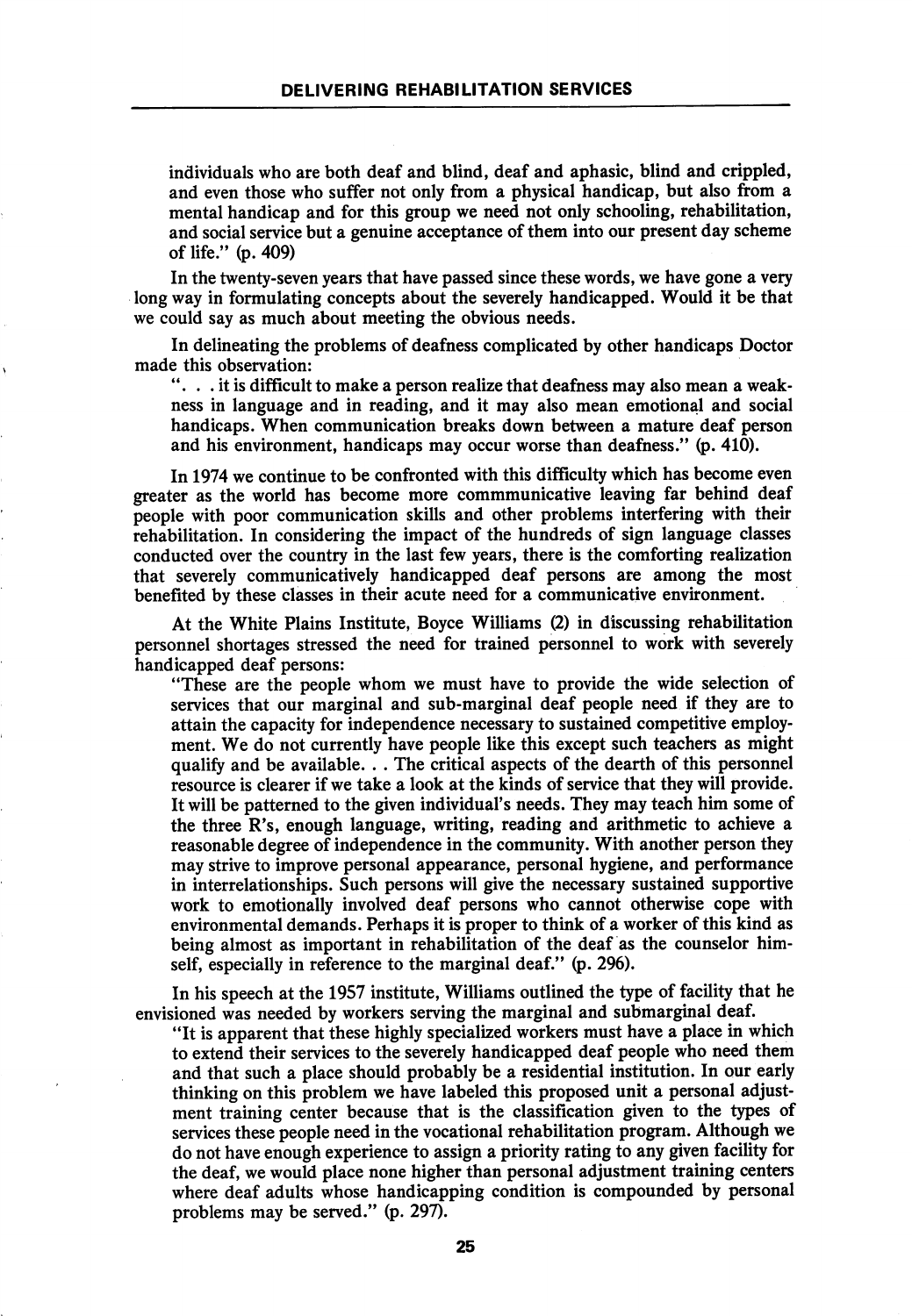### Program Development

The torch lit in 1957 has passed through many hands. In 1959 the Maryland School for the Deaf under the leadership of Lloyd A. Ambrosen served as sponsor for a national workshop to develop Guidelines for the Establishment of Rehabilitation Facilities for the Deaf (3). The guidelines served as the foundation for research projects for severely handicapped deaf people undertaken in the 1960's sponsored by the Michigan Association for Better Hearing and Speech, by the Jewish Employment and Vocational Service in St. Louis, by Morgan Memorial, Inc., in Boston, by the Hot Springs Rehabilitation Center, and by the Jewish Vocational Service in Chicago. The Lapeer State Home and Training School in Michigan which undertook a research project for mentally retarded deaf people, the Wisconsin Rehabilitation Center for Deaf People in Delavan and the Rehabilitation Center for the Deaf in Cave Spring, Georgia, were among other programs that developed during this period of heightening activity in the special area of program development for severely handicapped deaf people.

ł

A subsequent set of guidelines on establishment of rehabilitation facilities for the deaf developed at the University of Wisconsin in 1962 along with research and workshop reports concerning services to severely handicapped deaf people has formed the nucleus of the available literature on program development in this area.

#### Workshops for the Severely Handicapped

Workshops have been an important vehicle in carrying forward program development for severely handicapped deaf people. Not the least of these have been workshops for religious workers for deaf people who traditionally have been the main support of deaf people with serious personal problems. The large number of religious workers who are members of the PRWAD attests to their cooperative relationship with those from other sectors represented, that is so vital in service to the most severely handicapped.

A Workshop on Comprehensive Vocational Rehabilitation Services for Multiply Disabled Deaf Persons held in 1968 helped to identify the services needed by deaf persons additionally handicapped by such disorders as mental retardation, emotional disturbance, learning disability, vision impairment, palsy, orthopedic conditions, and low vitality. Joseph Hunt (4) who was then Commissioner of the Rehabilitation Services Administration observed succinctly in the Foreword of the workshop report that appropriate practices and inspired services are the keys to the rehabilitation fulfillment of multiply disabled deaf people.

#### Communication Tools

The Registry of Interpreters for the Deaf is giving special attention to the interpreting needs of severely handicapped deaf people including the deaf-blind. This will be of increasing importance as vocational rehabilitation agencies prepare to meet the anticipated deluge of requests for assistance from severely handicapped deaf people as the Rehabilitation Act of 1973 comes into gear. The new requirement in the Act that the rehabilitation client and the counselor are to prepare jointly a written rehabilitation plan for the client and renew it annually will, in the case of counselors to deaf people without adequate communication skills, create new demands for skilled interpreters simply because joint preparation, joint review, joint planning require agreement, require exchange of thinking and consequently an appropriate level of communication between counselor and deaf client.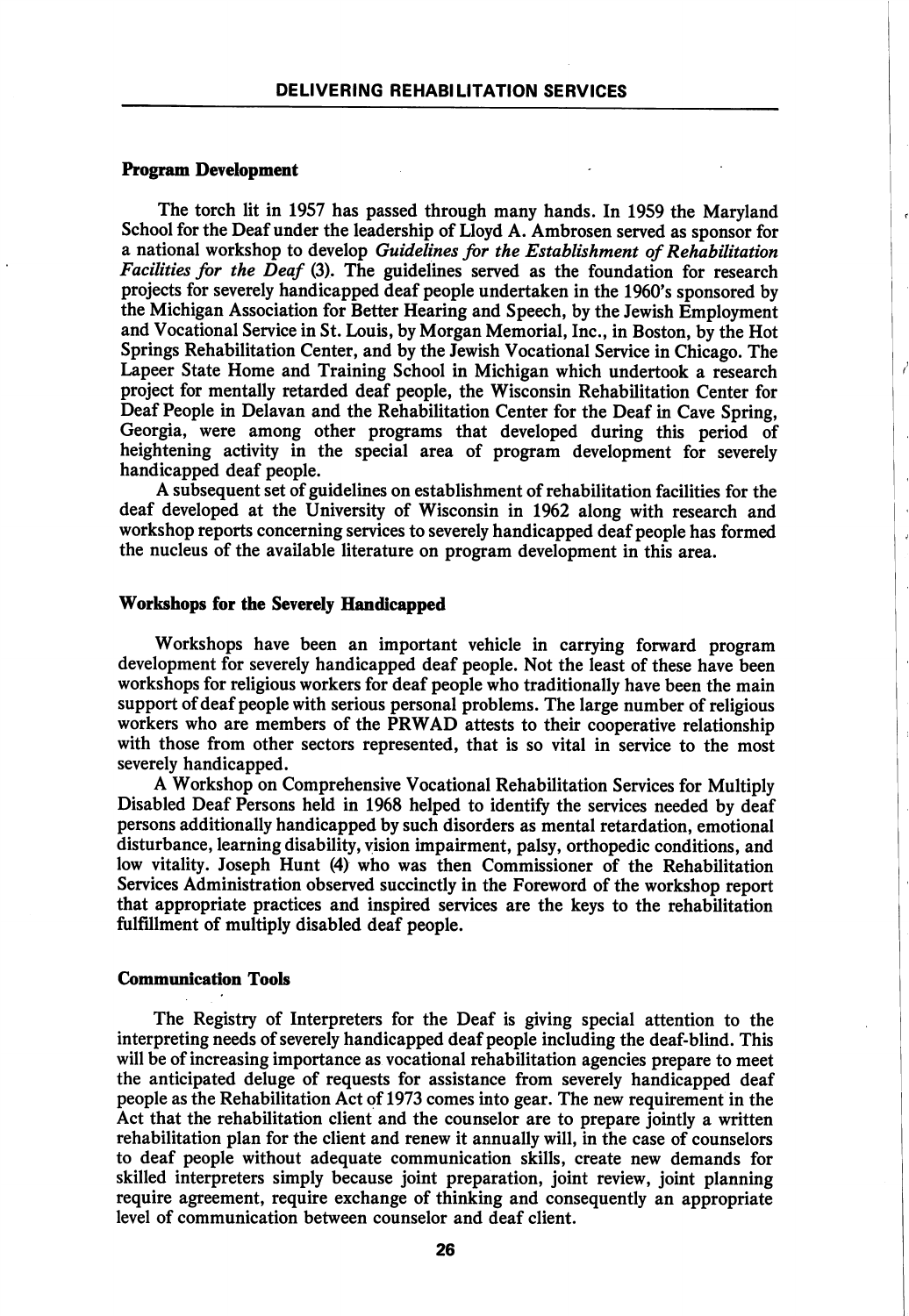The Georgia Division of Vocational Rehabilitation is already preparing a cooperative working plan with the Georgia RID to assure that State interpreter needs can be met.

The Communicative Skills Program will conduct this year at five selected State rehabilitation agencies a demonstration Total Immersion Program in Manual Communication to facilitate the development of manual communication skills in agency personnel.

# Guidelines for Special Projects and Demonstrations for the Deaf

The Office of Deafness and Communicative Disorders, RSA, has prepared on the basis of several years of work by a task force (5) chaired by Vernon Glenn, then, a committee (6) working under Larry Stewart, a set of guidelines describing the purpose of the special projects and demonstrations, the population to be served, the services to be provided, staffing and community services needed by severely handicapped deaf people to guide agencies and organizations interested in entering this work in submitting applications for grants.

# Postsecondary Training

The past five years has been a period of bustling activity the country over as postsecondary program development for deaf people finally became a reality. Beginning with the establishment of the OE-SRS jointly supported demonstration programs at Delgado College, at Seattle Community College and at St. Paul Technical-Vocational Institute, and followed by the development of programs at Lee College in Baytown, Texas, at Golden West College in Huntington Beach, California, at Community College of Denver, at the Columbus Technical Institute in Ohio and at approximately twenty other schools, postsecondary training for deaf people has become a decisive force in improving their employment outlook. A search is on for funds to continue and expand the important work begun at the levels of excellence that have been demonstrated. Section 302 (Vocational Training Service for Handicapped Individuals) in the 1973 Rehabilitation Act (7) (p. 23-24) is a logical source if sufficient funds are appropriated and made available.

## Telecommunications

Telecommunications, a new case service available to vocational rehabilitation clients, opens the way for counselors to provide teletype equipment to their deaf clients as a means of breaking the instant job plateau that telephone communication barriers have created for them in the past. A state-of-the-art paper on teletype equipment for deaf people will become available in the spring.

## Higher Education

The vocational rehabilitation role in supporting higher education for deaf people is uncertain now. Section 103(a)(3) of the Rehabilitation Act of 1973 (8), reads in part:

Provided, That no training services in institutions of higher education shall be paid for with funds under this title (Title I Vocational Rehabilitation Services) unless maximum efforts have been made to secure grant assistance, in whole or in part, from other sources to pay for such training, (p. 14).

We do not know how this might affect the approximately two thousand deaf persons now attending colleges and universities through assistance they receive from their